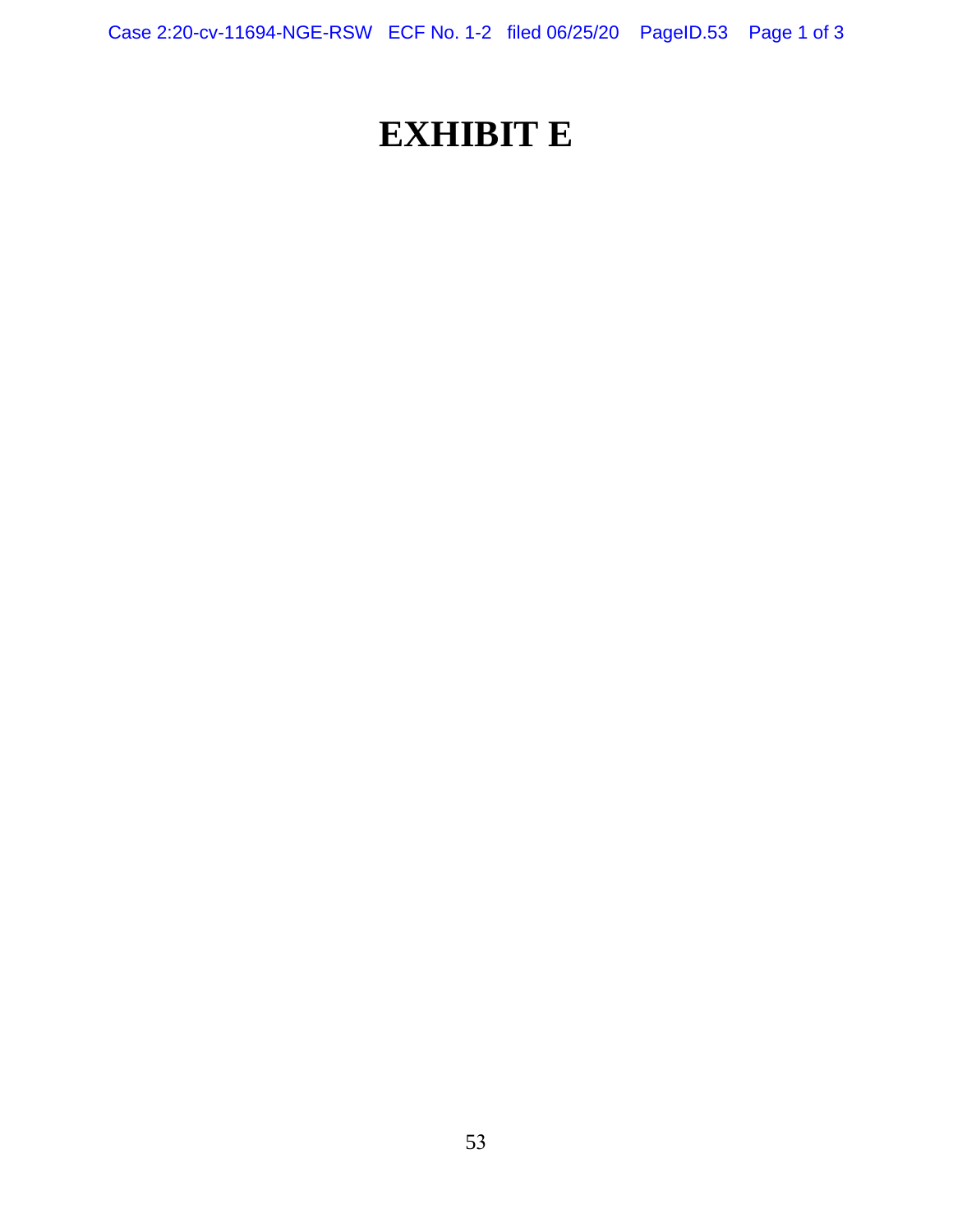

## **TLM ONLINE**

## **Understanding The Gender Gap In Sports Injuries And Treatment**

 $b$ y Ronnie Blair on July 12, 2016 in Lifestyle, Sports, Wellness,



Many men cultivate a tough-guy, weekend-warrior image, pushing their bodies to the limit with an active lifestyle, and then reaching for an ice pack and a couple of ibuprofen tablets by bedtime. But it turns out women are no slouch in the weekend-warrior department - or in racking up injuries to limp home with.

"A lot of people might be surprised to learn that women are even more likely than men to suffer many of the most common sports injuries," says Dr. Ronald Shapiro, medical director of Physicians Technology I.LC and coinventor of the Willow Curve, a low-level smart laser that treats joint pain.

These injuries can include ankle sprains, shoulder troubles and knee problems. "It seems that people are more active than ever in sports and other activities, so our joints wear out sooner in life. And, as has been documented, this can have an even greater Impact on women." says Shapiro.

why ls that? Members of the medical community who have pondered the question have come up with a few reasons. Those Include:

• Women have higher levels of estrogen, which can lead to ligament injuries. They also generally develop less muscle mass and more **body** fal than men



**Dr Jtonald** *SMpuo* 





**MOST POPULAR** 

#### **Articles**

**Top Five Texas Natives for Easy<br>Container Gardening** 

Five Minutes With Susto's Founders<br>(Tip: Don't Mess With This Mezcal!)

**On-Trend Men's Haircuts For 2018** 

Texas Essentials - RaeLynn, Country **Music Singer/Songwriter** 

Your 2019 Spring Gift Guide: 11 Must-<br>Haves for Easter, Passover & More

#### MOST **POPULAR**

**Lifestyle Articles** 

**Top Fiv@Texas Natlyg for Easy Container Gardening** 

On-Trend Men's Haircuts For 2018 Your 2019 Spring Gift Guide: 11 Must